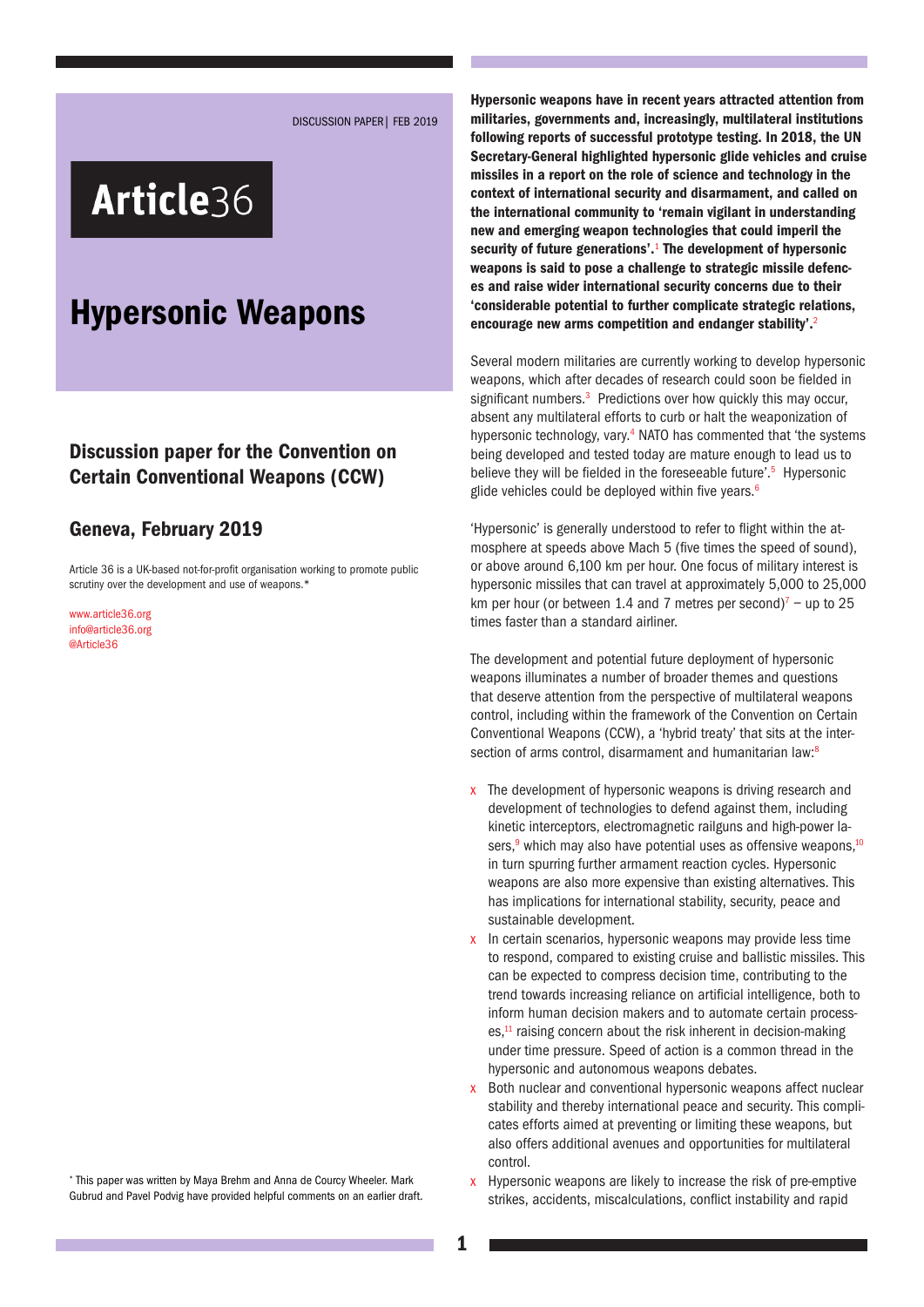conflict escalation due to their potential to shorten decision times and the nuclear ambiguity surrounding them, among other reasons. The introduction of hypersonic weapons risks undermining long-standing arms control and disarmament efforts in various domains.

- $x$  These factors underscore the need to consider the wider arms control and disarmament implications of specific weapon developments, and to consider the intersections of categories used to delimit the scope of multilateral weapons control mechanisms. These tend to approach different weapons largely in isolation from each other, creating potential gaps or responses that inadequately account for cross-cutting issues.
- $x$  There is no shortage of suggestions for the control of hypersonic weapons. What has been missing thus far is the political will to take them forward. As with other (emerging) weapon technologies, progress in this regard does not only require agreeing on where to draw the line between the acceptable and the unacceptable on technical grounds.<sup>12</sup> It is also calls for efforts to conceptualize the issue and organize policy work in such a way that those who risk being affected by these weapons are empowered to take measures for their control.

#### Current state of play

The development of hypersonic technologies for military use has been pursued by states since the 1940s, when attempts to establish space-ready vehicles produced the first piloted supersonic aircraft flight to break the sound barrier, with several decades of research programmes that at best produced mixed results.13 Scientific and technological advances in recent years have, however, made practical hypersonic weapons appear to be within reach. Most prominently, China, Russia and the US have pursued, and claimed varying successes in the testing of, hypersonic missiles.<sup>14</sup>

There are currently two primary streams of development in hypersonic weapons:

- **x Hypersonic glide vehicles**  $(HGVs)<sup>15</sup>$  are typically launched by rocket into the upper atmosphere and released at an altitude of between 40 and 100 km from where they glide to their target at hypersonic speed. HGVs have a reach comparable to ballistic missiles but they fly at a lower altitude, and a negligible portion of their flight path follows a ballistic trajectory.<sup>16</sup> This results in the time between detection by ground-based sensors and impact being shorter compared to a ballistic missile's re-entry vehicle.<sup>17</sup> HGVs are manoeuvrable during their glide phase and can be redirected in flight to a different target than initially planned.<sup>18</sup>
- $x$  Hypersonic cruise missiles (HCMs), sometimes referred to as 'air-breathing cruise missiles', are powered during their entire flight. They need to be accelerated to a speed of Mach 5 before an advanced jet (ramjet, scramjet) engine can take over to maintain speed.<sup>19</sup> HCMs could be ground-, air- or ship-launched and would likely fly at an altitude of 20 to 30 km,<sup>20</sup> beyond the reach of most current air-to-surface missile defence systems. They could reach targets that are 1000 km away within minutes.

In addition, missile systems, such as Russia's Iskander-M, that feature aerodynamic manoeuvring at high-supersonic speeds or manoeuvring ballistic missile warheads are sometimes described as hypersonic.<sup>21</sup> Projectiles fired from electromagnetic or powder

guns may also reach low-hypersonic speeds. These applications may complicate the debate and potential regulatory efforts regarding hypersonic weapons but are beyond the scope of this paper.<sup>22</sup>

In the US, current attempts to develop hypersonic weapons began in 2003 under the Conventional Prompt Global Strike programme, which seeks to develop a system that can deliver a precision-guided airstrike anywhere in the world within one hour.<sup>23</sup> In 2018, the Pentagon indicated that the US Army, Navy and Air Force would work together to develop and deploy a common hypersonic glide vehicle by the early 2020s.<sup>24</sup>

Information on defence technology developments in states other than the US tends to be less available, with programmes shrouded in secrecy, but reports suggest that in November 2017, China flight-tested a hypersonic glide vehicle, the DF-17, which is predicted to reach operational capacity in 2020. Russia's version of a hypersonic cruise missile, the ship-based 3M22 Zircon/Tsirkon, is reported to be at a similarly advanced stage of development with successful tests in late 2018.25 In December 2018, Russia also successfully tested its 'Avangard' system, which will reportedly be deployed in  $2019<sup>26</sup>$  and has been described as a nuclear-capable long-range hypersonic glider.<sup>27</sup> Over 20 additional states, including France, India, Australia, Germany and Japan are now thought to be pursuing the technology for military purposes.28

Hypersonic weapons are expected to combine significantly higher speeds with enhanced manoeuvrability. They would enable offensive missile strikes to destroy targets at great distances. They are designed to operate at altitudes that make them particularly 'difficult to detect, either from the ground, because of the limited viewing angle, or from space because of background clutter',<sup>29</sup> and therefore offer a way of circumventing current advanced defence systems built to intercept ballistic missiles. $30$  As one analyst has summarized, '[t]hey are able to evade and conceal their precise targets from defences until just seconds before impact. This leaves targets with almost no time to respond.'31

There is, however, considerable ambiguity regarding precise goals,  $32$ – in certain cases purposefully maintained by some and severely criticized by others – especially regarding their role in nuclear war and deterrence ('nuclear ambiguity'). $33$  This uncertainty adds to the difficulty of assessing from public information the targets and warhead types under development. HGMs and HCMs could be equipped with a nuclear or conventional (explosive) warhead and they could damage certain targets by way of their high kinetic energy alone.<sup>34</sup> Some commentators therefore describe hypersonic weapons as 'most appropriate for hard and deeply buried targets'.<sup>35</sup> Others deem hypersonic weapons most suited for use against 'fixed, soft targets'.<sup>36</sup> Among the diverse targets mentioned by commentators are command and control centres and bunkers, radar and surveillance systems, missile launch vehicles<sup>37</sup> and other 'strategic' assets, $38$  as well as island bases, shore facilities and ships,  $39$  including ships in ports.  $40$ 

Though the technology is being developed and refined, notable technical barriers remain to the operationalization and deployment of hypersonic weapons.<sup>41</sup> In addition to these technical challenges, questions remain about the economic viability of hypersonic weapons programmes, which thus far have proven hugely expensive to fund.<sup>42</sup> The altitude at which they are designed to fly makes in-atmosphere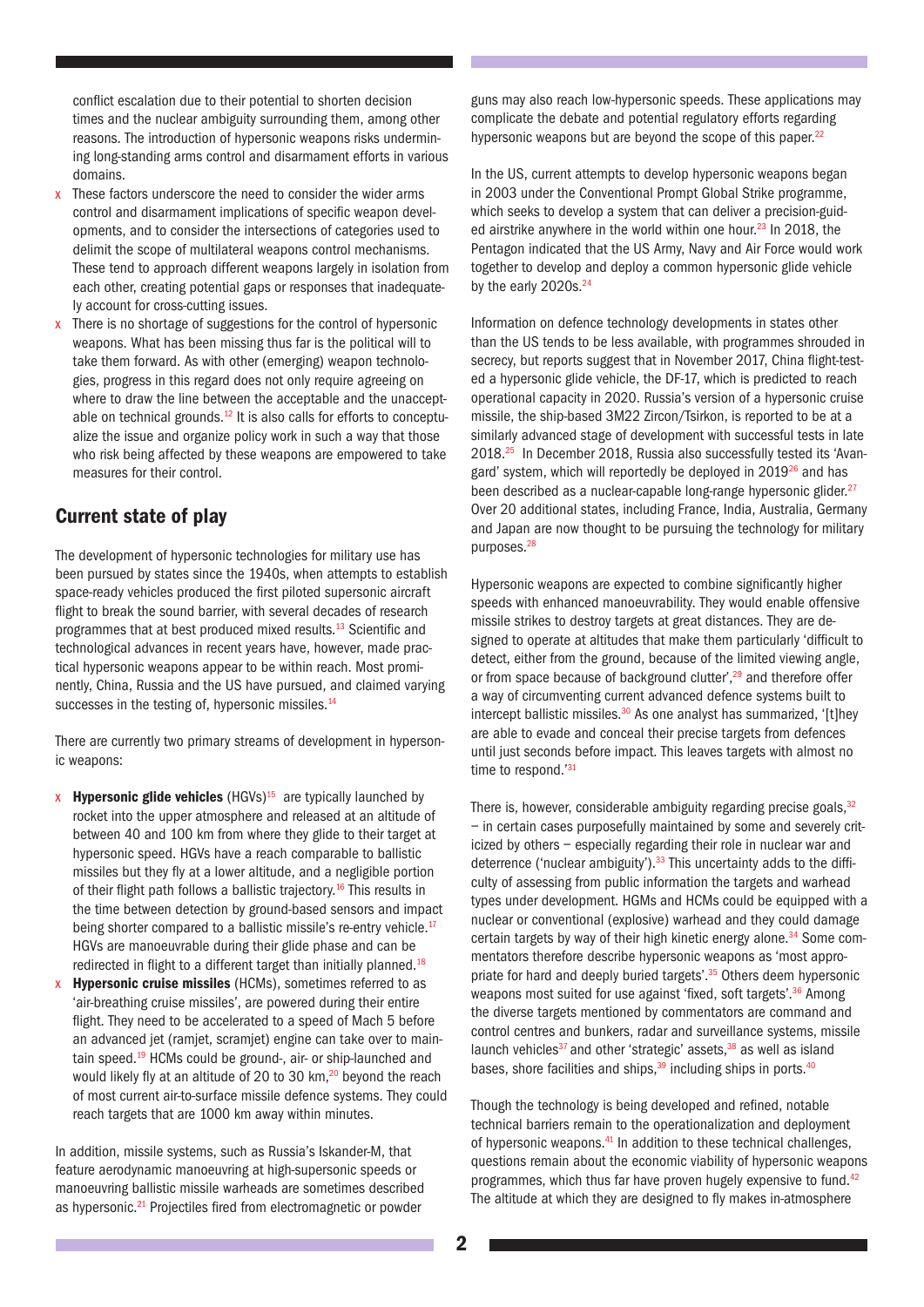testing, modelling and simulation difficult and costly, not least because hypersonic wind tunnels need to be constructed and engineered to produce flight-representative conditions.

#### Adverse effects and risks

Concerns about hypersonic weapons centre on their implications for international stability, security and peace. For states relying on advanced missile defence systems (and by extension, their allies), hypersonic missiles represent a circumvention of their systems. This is motivating an effort to extend capabilities to intercept hypersonic weapons, including the development of directed energy weapons and deployment of space-based sensors, with space weapons potentially to follow.<sup>43</sup>

Furthermore, the operationalization of hypersonic weapons could negatively affect the security of all states and populations. Key concerns include:

- x The difficulty of predicting the trajectory and target of a hypersonic weapon and the possibility of fitting it with a nuclear or a conventional warhead could increase the risk of mistaking a conventionally-armed missile for a nuclear-armed one or associating it with a completely disarming attack. This could prompt states to put their militaries on a 'state of hair-trigger readiness'.44 It could also lead to a greater tendency to use pre-emptive strikes against states that possess hypersonic technology or induce 'a reconsideration of traditional second-strike calculations'.45 Attempts by states to develop effective defence systems against hypersonic weapons may increase the militarization of space.<sup>46</sup> Taken together, these dynamics would increase conflict instability and the risk of rapid conflict escalation, run counter to de-alerting efforts and undermine long-standing arms control and disarmament efforts.
- x The compressed timeline for decision-making forced by hypersonic weapons could further reduce states' ability to exert a measure of control over the escalation of tensions and conflict and increase the risk of miscalculations and accidents. It could also erode democratic control and oversight of uses of force, as there is a risk that the need to react swiftly incites some states to move authorization to conduct military strikes down the chain of command.
- x A costly hypersonic weapons-driven arms race could also undermine the achievement of the Sustainable Development Goals.

### Governance and regulation

No multilateral weapons control body has thus far given hypersonic weapons focused attention<sup>47</sup> despite the enthusiasm generated in certain quarters and widespread agreement among arms control experts that the developing arms race in hypersonic weapons is wasteful, destabilizing and dangerous.<sup>48</sup> Tackling hypersonic weapons is complicated by the dynamics of both nuclear and conventional arms control, and challenges facing multilateral missile control.<sup>49</sup>

There are, however, a number of existing regulatory frameworks that limit the use of, as well as other activities involving, hypersonic weapons:

 $x$  Although there is no universally accepted norm or instrument that governs missiles in all their aspects, multilateral regimes to

control access to missile technologies with a view to maintaining international stability or security offer some controls on hypersonic weapons. An example is the Missile Technology Control Regime (MTCR), a politically binding agreement subscribed to by 35 states with the aim of limiting the spread of missiles and other unmanned air vehicles capable of delivering biological, chemical or nuclear payloads.<sup>50</sup> The MTCR Annex Handbook 2017 mentions 'hypersonic glide vehicles' as one potential type of Manoeuvring Re-entry Vehicle (MARV) controlled under Category I.<sup>51</sup> However, Category I only captures re-entry vehicles 'if they meet the criteria of a 500-kg payload and a greater than 300-km range and are not designed as a peaceful payload'.<sup>52</sup> As hypersonic weapons can inflict damage with a small conventional payload or their kinetic energy alone, many types may fall below this weight threshold.<sup>53</sup> In addition, certain countries developing hypersonic weapons, like China, do not participate in the regime. $54$ 

- x The use of hypersonic missiles is, in any case, subject to international legal rules on the resort to force by states (jus ad bellum) and constrained by the rules of international humanitarian law governing the conduct of hostilities. Certain scenarios involving hypersonic weapons, such as their use 'to interdict illicit transfers of nuclear weapons, material, or technology among rogue states, terrorist groups, and criminal networks<sup>'55</sup> raise concerns regarding compliance with Article 2(4) of the UN Charter and peremptory norms of customary international law.56 Consideration should also be given – including in the legal review of new hypersonic weapons  $-57$  to how the use of hypersonic weapons affects the protection of civilians against the effects of hostilities,<sup>58</sup> notably in light of concerns regarding their 'inadequate precision'.<sup>59</sup>
- $x$  The threat or use of hypersonic weapons with a nuclear warhead would 'generally be contrary to the rules of international law applicable in armed conflict, and in particular the principles and rules of humanitarian law'.<sup>60</sup> Like other nuclear weapons, they would be prohibited under the 2017 Treaty on the Prohibition of Nuclear Weapons (not yet in force) and limited by the Nuclear Non-Proliferation Treaty (NPT), nuclear weapons free zone treaties and other nuclear disarmament and arms control instruments.

Arms control experts from different schools of thought have voiced concern that hypersonic weapons might threaten international stability and/or security and have suggested avenues to either prevent their emergence or deployment or to control their possession or limit their use:

- x Ghoshal considers that **a complete ban** on hypersonic weapons would be the 'ideal' and 'the only solution viable for preventing proliferation challenges in future', but acknowledges that such a ban may not be accepted by states who have invested heavily in these weapons already.<sup>61</sup>
- x Based on the premise that states would not make substantial investments in or rely on untested hypersonic weapons, Gubrud has proposed an international hypersonic missile test ban,<sup>62</sup> starting with an informal **moratorium** among those countries currently pursuing this technology.<sup>63</sup> A similar proposal was subsequently advanced by a US Air Force officer.<sup>64</sup> Aune et al consider a test ban to be the 'best mechanism for control'. $65$  but questions have been raised about unequal access to the means of verification, possible impacts on civilian (peaceful) applications of hypersonic technologies, $66$  the risk of replicating or further entrenching power imbalances between have and have-not states, and the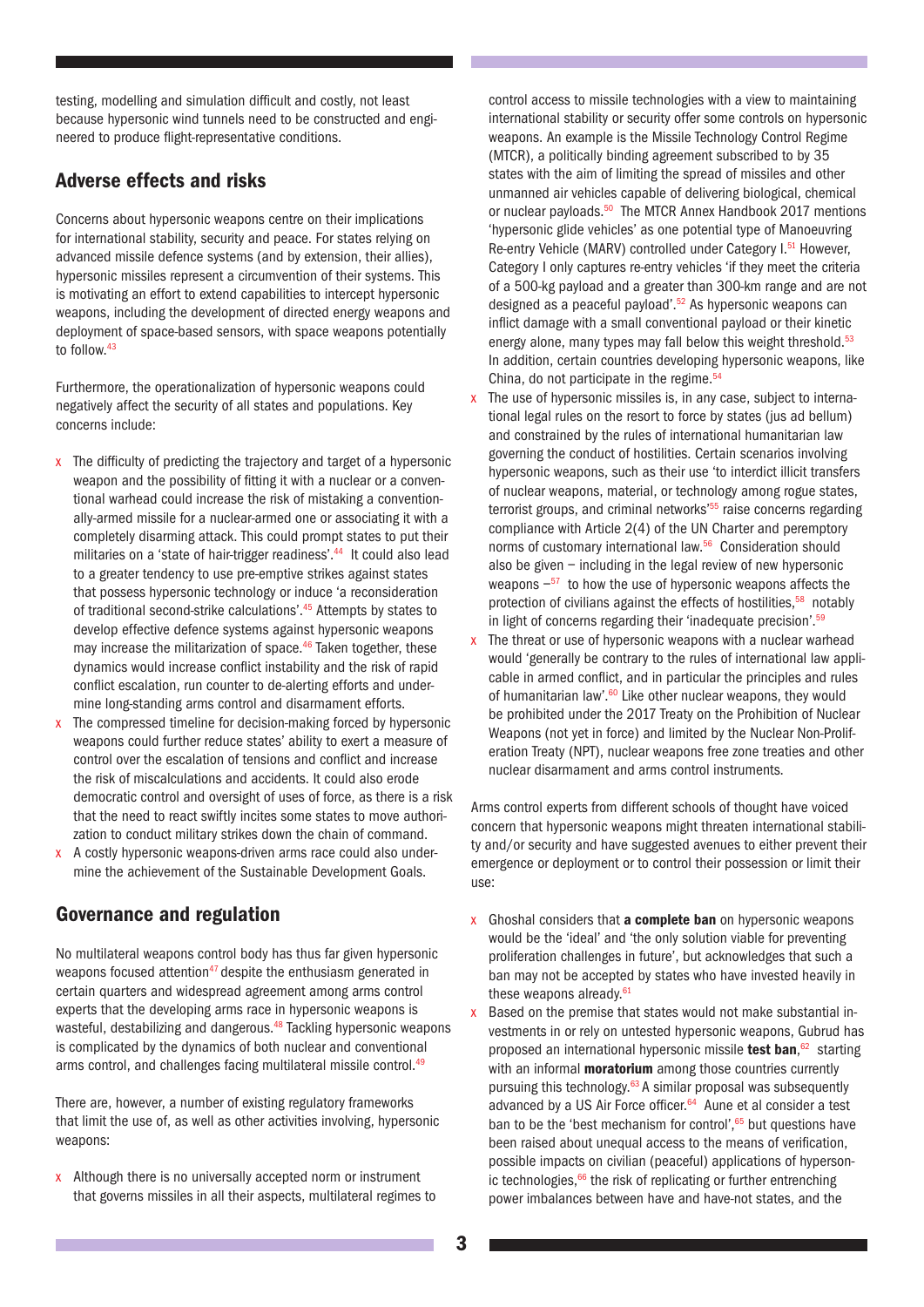willingness of states that have dedicated large sums towards the development of hypersonic weapons to support a test ban.<sup>67</sup>

- x A targeting ban has also been suggested, either as a unilateral risk reduction measure by which a state would refrain from developing strategies that involve using hypersonic missiles against nuclear targets and command, control and communications centres, $68$  or as multilaterally agreed limitations on targets or missions assigned to hypersonic weapons.<sup>69</sup> Similarly, Podvig suggests banning nuclear launched cruise missiles or nuclear boost-glide systems to eliminate 'nuclear ambiguity'.70 Whereas this may help to increase nuclear stability and reduce the risk of inadvertent escalation and miscalculation, it does not prevent the emergence, deployment and spread of hypersonic weapons. These measures may also be perceived as being directed only at those states that acknowledge a nuclear role for hypersonic weapons, letting others 'off the hook'.
- x Various non-proliferation measures have also been proposed. Aune et al suggest an agreement modelled after the NPT, 'where non-hypersonic states agree to not pursue the technology, and existing hypersonic states agree to keep the hardware and expertise required for hypersonic technology to themselves'.<sup>71</sup> In a recent report for RAND Corporation, Speier et al propose an initial **tripartite agreement** between Russia, China and the US to limit the proliferation of certain hypersonic technologies, followed or paralleled by an agreement by a broader set of states on export controls, within or outside of the MTCR.<sup>72</sup> More or less far-reaching amendments to the MTCR and similar instruments have also been proposed.<sup>73</sup> Speier et al recommend a policy of export denial for complete hypersonic delivery vehicles and major subsystems coupled with a policy of case-by-case export reviews for scramjets and other hypersonic engines and components, fuels for hypersonic use and relevant sensors, navigation, communication, simulation and testing equipment.<sup>74</sup> Siddhartha suggests including 'Lifting Bodies' or 'Hypersonic Gliders' and certain of their components among the controlled items.<sup>75</sup> Van Ham proposes broadening the scope of the MTCR to control 'Weapons of Mass Effect' (rather than mass destruction) so as to cover 'hypersonic kinetic energy weapons'.<sup>76</sup> Whereas there is some optimism about the effectiveness and political feasibility of export controls on hypersonic missiles, $77$  non-proliferation measures are always vulnerable to the criticism of replicating the oft-resented 'haves and have-nots' dynamics, $78$  and only partially address the destabilizing potential of current hypersonic weapon developments. They do not prevent further development of hypersonic capabilities by states already engaged on this path and other states may therefore be unwilling to forego potential future acquisition.
- x Zhao has suggested that hypersonic weapons should be 'accounted for' in arrangements limiting or reducing strategic arms,<sup>79</sup> for example, within the framework of the successor to the New Strategic Arms Reduction Treaty (New START) concluded between the US and Russia and expected to last into  $2021$ .<sup>80</sup> This would go some way in addressing the risks of 'entanglement' of conventional and nuclear aspects, but bilateral agreements do not bind other relevant states, and there appears to be limited appetite for such cooperative measures between the US and Russia at present.<sup>81</sup>
- x Others have emphasized the importance of **confidence-building** measures similar to those pursued with regard to ballistic missiles, such as giving advance notice of tests, placing restraints on the location of tests and specifying 'that hypersonic missiles will be used only with non-nuclear warheads', $82$  and have identified

transparency measures such as data exchanges and notifications as realistically achievable options.<sup>83</sup>

 $x$  The organization of an **international conference** to discuss the issue has also been proposed, $84$  and the Secretary-General has tasked the UN Office for Disarmament Affairs and the UN Institute for Disarmament Research to study the peace and security implications of long-range conventional weapons, including those using hypersonic technologies, to enable his Advisory Board on Disarmament Matters to 'make practical recommendations for arms control measures'.<sup>85</sup>

Despite some shortcomings, these proposals point to valuable avenues to explore, in combination or individually. Inaction risks complicating other arms control endeavours, especially in relation to nuclear disarmament, missile control and efforts to restrain the weaponization of outer space. $86$  Generating the political will to move forward is, thus, critical. At present, there is a tendency to expect that a small number of states – those who actively pursue the development of hypersonic weapons – champion control initiatives. This leaves the majority of states and other actors without a stake in the debate despite the fact that the effects of hypersonic weapons will be felt by states and communities worldwide. Recognizing how hypersonic weapons threaten our common security may help mobilize political will to move forward. As the UN Institute for Disarmament Research (UNIDIR) and the UN Office for Disarmament Affairs (UNODA) underline in a recent report: 'it is feasible and desirable for States to pursue a multilateral process that would address issues related to the development of hypersonic weapons' 87

#### END NOTES

1 Report of the Secretary-General on current developments in science and technology and their potential impact on international security and disarmament efforts, UN doc A/73/177, 17 July 2018, §3.

2 UN Office for Disarmament Affairs (UNODA), Securing Our Common Future: An Agenda for Disarmament, 2018, p. 30, [https://www.un.org/disarmament/](https://www.un.org/disarmament/publications/more/securing-our-common-future/) [publications/more/securing-our-common-future/.](https://www.un.org/disarmament/publications/more/securing-our-common-future/)

J. M. Acton, 'Hypersonic Boost-Glide Weapons', 23(3) Science & Global Security (2015) 191–192; P. Podvig and A. Stukalin, 'Russia Tests Hypersonic Glide Vehicle', Jane's Intelligence Review, 4 June 2015; R. Kheel, 'Russia, China Eclipse US in Hypersonic Missiles, Prompting Fears', The Hill, 27 March 2017, [http://thehill.com/](http://thehill.com/policy/defense/380364-china-russia-eclipse-us-in-hypersonic-missiles-prompting-fears) [policy/defense/380364-china-russia-eclipse-us-in-hypersonic-missiles-prompting-fears.](http://thehill.com/policy/defense/380364-china-russia-eclipse-us-in-hypersonic-missiles-prompting-fears) 4 Besser et al suggest that 'the boost-glide vehicle is likely to be the first operational system, as the number of global successful tests of prototype systems outpaces any other hypersonic technology by far. An operational system is attainable by 2022–2025'. They also note that '[o]perational readiness of long-range, air-launched hypersonic cruise missiles is very unlikely within the next decade, because of the higher complexity of a powered vehicle in comparison to a glider, but should be attainable within 20 years' (H. Besser et al, 'Hypersonic Vehicles: Game Changers for Future Warfare?', 24 Journal of the Joint Air Power Competence Centre (JAPCC) (2017) 21–22, [https://elib.dlr.de/113912/1/Hypersonic%20Vehicles%20-%20JAPCC%20](https://elib.dlr.de/113912/1/Hypersonic%20Vehicles%20-%20JAPCC%20Journal%20-%20Volume%2024_2017.pdf) [Journal%20-%20Volume%2024\\_2017.pdf](https://elib.dlr.de/113912/1/Hypersonic%20Vehicles%20-%20JAPCC%20Journal%20-%20Volume%2024_2017.pdf)).

5 NATO Science and Technology Board, STO Tech Trends Report 2017, 8 August 2017, p. 20, [https://www.nato.int/nato\\_static\\_fl2014/assets/pdf/](https://www.nato.int/nato_static_fl2014/assets/pdf/pdf_topics/20180522_TTR_Public_release_final.pdf) [pdf\\_topics/20180522\\_TTR\\_Public\\_release\\_final.pdf](https://www.nato.int/nato_static_fl2014/assets/pdf/pdf_topics/20180522_TTR_Public_release_final.pdf). Russia says it will deploy its Avangard system 'which includes a hypersonic glide vehicle carried on a UR-100NUTTH/ SS-19 missile' in 2019 (P. Podvig, 'Avangard System Is Tested, Said to Be Fully Ready for Deployment', Russian Strategic Nuclear Forces, 26 December 2018, [http://](http://russianforces.org/blog/2018/12/avangard_system_is_tested_said.shtml) [russianforces.org/blog/2018/12/avangard\\_system\\_is\\_tested\\_said.shtml\)](http://russianforces.org/blog/2018/12/avangard_system_is_tested_said.shtml). 6 Report of the Secretary-General on current developments in science and technology, §29.

7 'Missiles and other flying vehicles can travel in three speed ranges – subsonic, supersonic, and hypersonic. Subsonic missiles fly at less than the speed at which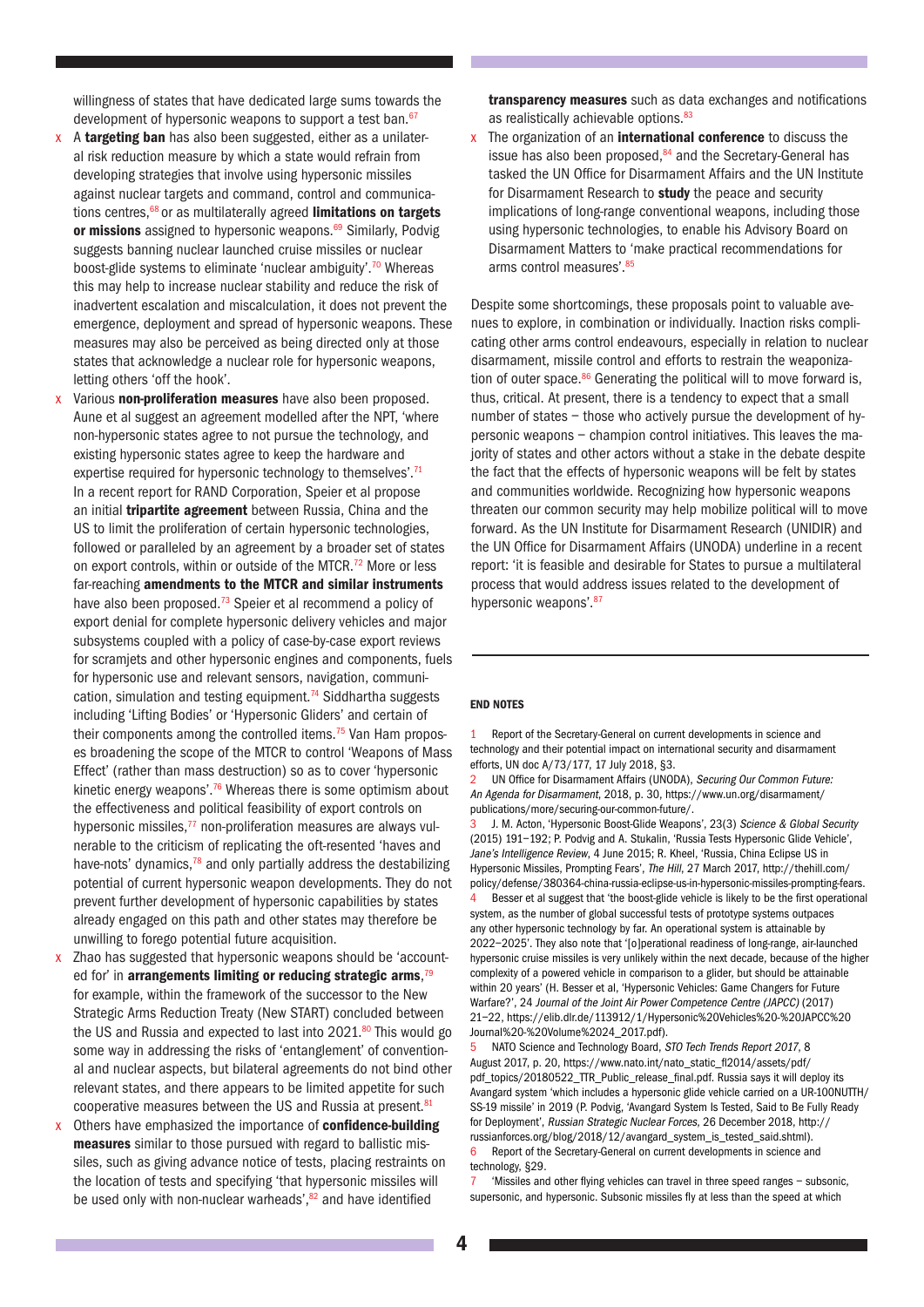sound travels (Mach 1), about 1,000 kilometers per hour (km/hr). Supersonic missiles fly above Mach 1. They are generally regarded as flying between Mach 1 and Mach 5, about 1,000 to 5,000 km/hr' (R. H. Speier et al, Hypersonic Missile Nonproliferation: Hindering the Spread of a New Class of Weapons, Rand Corporation, 2017, p. 2, [https://www.rand.org/pubs/research\\_reports/RR2137.html\)](https://www.rand.org/pubs/research_reports/RR2137.html).

The CCW's preamble, equally concerned with the prevention of unnecessary suffering, the protection of civilians, the ending of the arms race and disarmament, attests to this. See also, O. Bring, 'Regulating Conventional Weapons in the Future – Humanitarian Law or Arms Control?', 24(3) Journal of Peace Research (1987) 275–286; K. Carter, 'New Crimes Against Peace: The Application of International Humanitarian Law Compliance and Enforcement Mechanisms to Arms Control and Disarmament Treaties', The Markland Group and Canadian Council on International Relations (eds), Treaty Compliance: Some Concerns and Remedies, Brill/Nijhoff, 1998, pp. 1–21.

9 See, e.g., Article 36, Directed Energy Weapons, Discussion Paper, November 2017, <http://www.article36.org/wp-content/uploads/2019/06/directed-energy-weapons.pdf> 10 For example, the US Navy's SM-6 missiles can not only 'intercept ballistic missiles' but could also be used in an offensive capacity to target enemy ground forces, surface ships and even submarines. See, e.g., D. Axe, 'The SM-6 Is the U.S. Navy's Most Important Missile (It Can Kill Almost Anything)', The National Interest, 1 February 2019, [https://nationalinterest.org/blog/buzz/sm-6-us-navys-most-important-missile-it](https://nationalinterest.org/blog/buzz/sm-6-us-navys-most-important-missile-it-can-kill-almost-anything-42987)[can-kill-almost-anything-42987.](https://nationalinterest.org/blog/buzz/sm-6-us-navys-most-important-missile-it-can-kill-almost-anything-42987)

11 'When combined with the benefits of faster C4ISR, enabled by improved processing capabilities and augmented by artificial intelligence, not only will weapons themselves be faster but so too will the capacity to find a target and process all the information necessary to decide whether or not to engage' (International Institute of Strategic Studies, 'The Speed of War: Faster Weapons; Faster Organisations', Strategic Survey 2018: The Annual Assessment of Geopolitics, November 2018, Chapter 3, Part IV, [https://www.iiss.org/publications/strategic-survey/strategic-survey-2018-the](https://www.iiss.org/publications/strategic-survey/strategic-survey-2018-the-annual-assessment-of-geopolitics/ss18-04-strategic-policy-issues-4)[annual-assessment-of-geopolitics/ss18-04-strategic-policy-issues-4\)](https://www.iiss.org/publications/strategic-survey/strategic-survey-2018-the-annual-assessment-of-geopolitics/ss18-04-strategic-policy-issues-4).

12 Zhao opines that '[n]o clear technical distinction can be made between hypersonic missiles and other conventional capabilities that are less prompt, have shorter ranges, and also have the potential to undermine nuclear deterrence' (T. Zhao, 'Going Too Fast: Time to Ban Hypersonic Missile Tests?: A Chinese Response', 71(5) Bulletin of the Atomic Scientists (2015) 6).

13 The US was at the forefront of these technology developments and published the results of several of its earlier test programmes including the DARPA Hypersonic Test Vehicle (HTV-2) boost glide, whose test flight ended after just a few seconds. The US Army Advanced Hypersonic Weapon (AHW) and supersonic combustion ramjet (scramjet) programmes also had mixed records of success with the X-51 missile reaching Mach 5 for 210 seconds but only one out of four tests being fully successful. The US Navy HyFly failed to reach hypersonic speed in all tests. Russia has also conducted successful tests of at least two types of hypersonic weapon, the Zircon/ Tsirkon and the Avangard, which are reportedly expected to be ready for deployment within the next few years (M. J. Lewis, 'Global Strike Hypersonic Weapons', 1898(1) AIP Conference Proceedings (2017), <https://doi.org/10.1063/1.5009210>; J. M. Acton, 'The Arms Race Goes Hypersonic', Foreign Policy, 30 January 2014, [https://](https://foreignpolicy.com/2014/01/30/the-arms-race-goes-hypersonic/) [foreignpolicy.com/2014/01/30/the-arms-race-goes-hypersonic/;](https://foreignpolicy.com/2014/01/30/the-arms-race-goes-hypersonic/) Podvig and Stukalin, 'Russia Tests Hypersonic Glide Vehicle'; S. Taheran, 'Putin Sets Hypersonic Deployment Plan', Arms Control Today, 8 January 2019, [https://www.armscontrol.org/act/2019-](https://www.armscontrol.org/act/2019-01/news-briefs/putin-sets-hypersonic-deployment-plan) [01/news-briefs/putin-sets-hypersonic-deployment-plan\)](https://www.armscontrol.org/act/2019-01/news-briefs/putin-sets-hypersonic-deployment-plan).

14 Acton, 'Hypersonic Boost-Glide Weapons'; Podvig and Stukalin, 'Russia Tests Hypersonic Glide Vehicle'; L. Saalman, 'China's Calculus on Hypersonic Glide', Commentary, SIPRI, 15 August 2017, [https://www.sipri.org/commentary/topical](https://www.sipri.org/commentary/topical-backgrounder/2017/chinas-calculus-hypersonic-glide)[backgrounder/2017/chinas-calculus-hypersonic-glide.](https://www.sipri.org/commentary/topical-backgrounder/2017/chinas-calculus-hypersonic-glide) Japan is also reportedly seeking to develop hypersonic weapons, A. Ragge, 'Japan: Plans for Electronic-Warfare and Hypersonic Capabilities', Military Balance, 3 December 2018, [https://www.iiss.org/](https://www.iiss.org/blogs/military-balance/2018/12/japan-plans-hypersonic-capabilities) [blogs/military-balance/2018/12/japan-plans-hypersonic-capabilities.](https://www.iiss.org/blogs/military-balance/2018/12/japan-plans-hypersonic-capabilities)

15 Speier et al, Hypersonic Missile Nonproliferation, p. xi.

16 Ibid, pp. 2, 3, 8, 10.

17 Ibid, p. 11. The major part of the trajectory of existing manoeuvring re-entry vehicles (MARVs) is ballistic.

18 Ibid, p. 8.

20 Ibid, p. 12.

21 See, e.g., D. Axe, 'Russia's Deadly Iskander-M Ballistic Missile Is Headed to Kaliningrad Exclave', The National Interest, 2 January 2019, [https://nationalinterest.](https://nationalinterest.org/blog/buzz/russias-deadly-iskander-m-ballistic-missile-headed-kaliningrad-exclave-40397) [org/blog/buzz/russias-deadly-iskander-m-ballistic-missile-headed-kaliningrad](https://nationalinterest.org/blog/buzz/russias-deadly-iskander-m-ballistic-missile-headed-kaliningrad-exclave-40397)[exclave-40397](https://nationalinterest.org/blog/buzz/russias-deadly-iskander-m-ballistic-missile-headed-kaliningrad-exclave-40397).

22 Hypersonic weapons potentially under development include hypersonic bullets (see, e.g., M. Episkopos, 'Russian Snipers Might Soon Have a New Weapon: Hypersonic Bullets', The National Interest, 22 November 2018, [https://](https://nationalinterest.org/blog/buzz/russian-snipers-might-soon-have-new-weapon-hypersonic-bullets-36807) [nationalinterest.org/blog/buzz/russian-snipers-might-soon-have-new-weapon](https://nationalinterest.org/blog/buzz/russian-snipers-might-soon-have-new-weapon-hypersonic-bullets-36807)[hypersonic-bullets-36807\)](https://nationalinterest.org/blog/buzz/russian-snipers-might-soon-have-new-weapon-hypersonic-bullets-36807) and hypersonic projectiles for railguns (e.g. Department of the Navy, 'Special Program Announcement for 2012 Office of Naval Research

Research Opportunity: "Hyper Velocity Projectile (HVP) Research"', Special Notice 12-SN-0017, 2012, <https://www.fbo.gov/index?s=opportunity&mode> =form&id=be58c376763c82be08f9dd44f58637ce&tab=core&\_cview=0), as well as the use of hypersonic technologies in relation to 'manned and unmanned reusable air vehicles' (Speier et al, Hypersonic Missile Nonproliferation, p. 4), and 'fast penetrating intelligence, surveillance, and reconnaissance (ISR) platforms' that could supplement or replace space surveillance or operate as cueing systems for weapons (Lewis, 'Global Strike Hypersonic Weapons', 02005-3.

23 A. F. Woolf, 'Conventional Prompt Global Strike and Long-Range Ballistic Missiles: Background and Issues', CRS Report for Congress, R41464, April 2018 (updated 8 January 2019), p. 10, <http://www.fas.org/sgp/crs/nuke/R41464.pdf>. 24 Ibid, p. 17.

25 A. Macias, 'Russia Again Successfully Tests Ship-Based Hypersonic Missile Which Will Likely be Ready for Combat by 2022', CNBC, 20 December 2018, [https://](https://www.cnbc.com/2018/12/20/russia-tests-hypersonic-missile-that-could-be-ready-for-war-by-2022.html) [www.cnbc.com/2018/12/20/russia-tests-hypersonic-missile-that-could-be-ready-for](https://www.cnbc.com/2018/12/20/russia-tests-hypersonic-missile-that-could-be-ready-for-war-by-2022.html)[war-by-2022.html](https://www.cnbc.com/2018/12/20/russia-tests-hypersonic-missile-that-could-be-ready-for-war-by-2022.html).

26 Taheran, 'Putin Sets Hypersonic Deployment Plan'.

27 M. Bodner, 'Russia to World: Our New Nukes Are "No Bluff"', Defense News, 12 March 2018, [https://www.defensenews.com/industry/techwatch/2018/03/12/](https://www.defensenews.com/industry/techwatch/2018/03/12/russia-to-world-our-new-nukes-are-no-bluff/) [russia-to-world-our-new-nukes-are-no-bluff/.](https://www.defensenews.com/industry/techwatch/2018/03/12/russia-to-world-our-new-nukes-are-no-bluff/)

28 Besser et al, 'Hypersonic Vehicles', p. 13.

29 Lewis, 'Global Strike Hypersonic Weapons', p. 020005-2.

30 Once in the atmosphere, hypersonic weapons could change trajectory, marking a significant departure from ballistic missiles, which follow a trajectory determined by physical forces such as gravity and air resistance and are therefore more predictable and interceptable. Together with their much greater speed compared to existing cruise missiles, this makes hypersonic weapons especially difficult to defend against (Speier et al, Hypersonic Missile Nonproliferation, p. xii).

31 R. H. Speier, 'Hypersonic Missiles: A New Proliferation Challenge', The RAND Blog, 29 March 2018, [https://www.rand.org/blog/2018/03/hypersonic-missiles-a](https://www.rand.org/blog/2018/03/hypersonic-missiles-a-new-proliferation-challenge.html)[new-proliferation-challenge.html](https://www.rand.org/blog/2018/03/hypersonic-missiles-a-new-proliferation-challenge.html).

32 In 1998, a committee charged with reviewing the US Air Force Hypersonic Technology Program concluded that, except for 'the need to strike time-critical and exceptionally hardened targets', the Air Force had not established operational requirements or assessed whether the hypersonic weapon under development would in fact be the best means to fulfil that need (Committee on Review and Evaluation of the Air Force Hypersonic Technology Program, National Research Council, Review and Evaluation of the Air Force Hypersonic Technology Program, The National Academies Press, 1998, p. 13).

33 P. Podvig, 'Blurring the Line Between Nuclear and Nonnuclear Weapons: Increasing the Risk of Accidental Nuclear War?', 72(3) Bulletin of the Atomic Scientists (2016) 146; J. M. Acton (ed.), Entanglement: Chinese and Russian Perspectives on Non-Nuclear Weapons and Nuclear Risks, Carnegie Endowment for International Peace, 2017.

34 Speier et al, Hypersonic Missile Nonproliferation, pp. 13, 18.

35 D. Ghoshal, Hypersonic Weapons: The New Age Weapon System, Opinion Document 98/2018, Spanish Institute for Strategic Studies, 27 September 2018, [http://www.ieee.es/en/Galerias/fichero/docs\\_opinion/2018/DIEEEO98-2018\\_](http://www.ieee.es/en/Galerias/fichero/docs_opinion/2018/DIEEEO98-2018_DEBGOS_Hypersonics_eng.pdf) [DEBGOS\\_Hypersonics\\_eng.pdf;](http://www.ieee.es/en/Galerias/fichero/docs_opinion/2018/DIEEEO98-2018_DEBGOS_Hypersonics_eng.pdf) S. Brimley et al, 'Building the Future Force: Guaranteeing American Leadership in a Contested Environment', Center for a New American Security (CNAS), 29 March 2018, [https://www.cnas.org/publications/](https://www.cnas.org/publications/reports/building-the-future-force) [reports/building-the-future-force](https://www.cnas.org/publications/reports/building-the-future-force), p. 26.

36 R. Nagappa, 'Hypersonic Missiles: Where the Technology Leads', 29 July 2015, M. Gubrud, R. Nagappa, T. Zhao, 'Test Ban for Hypersonic Missiles', Roundtable, Round 3, Bulletin of the Atomic Scientists, 6 August 2015, [https://thebulletin.org/](https://thebulletin.org/roundtable/test-ban-for-hypersonic-missiles/) [roundtable/test-ban-for-hypersonic-missiles/](https://thebulletin.org/roundtable/test-ban-for-hypersonic-missiles/).

- 37 Zhao, 'Going Too Fast', 6.
- 38 Ibid, 2.

39 M. Gubrud, 'The Argument for a Hypersonic Missile Testing Ban', 2 September 2014, Bulletin of the Atomic Scientists, [https://thebulletin.org/2014/09/the](https://thebulletin.org/2014/09/the-argument-for-a-hypersonic-missile-testing-ban/)[argument-for-a-hypersonic-missile-testing-ban/](https://thebulletin.org/2014/09/the-argument-for-a-hypersonic-missile-testing-ban/).

40 T. Walton, 'Why We Need the Advanced Hypersonic Weapon', War on the Rocks, 9 June 2014, [https://warontherocks.com/2014/06/why-we-need-advanced](https://warontherocks.com/2014/06/why-we-need-advanced-hypersonic-weapon/)[hypersonic-weapon/](https://warontherocks.com/2014/06/why-we-need-advanced-hypersonic-weapon/).

41 In tests, hypersonic cruise missiles have proven difficult to launch, with igniting their engine being compared to 'lighting a match in a 2,000-mile-per-hour wind'. Engineers working on HCMs – which rely on an air-breathing propulsion system – are also struggling to ensure that adequate thrust is provided by scramjet engines for the entire duration of the flight, from subsonic to hypersonic speeds (Speier et al, Hypersonic Missile Nonproliferation, pp. 104–105.) Once in flight, maintaining the structural integrity of a hypersonic missile at peak speeds as well as the ability to control and navigate is a challenge, particularly due to to significant kinetic heating, depending on the thermal conductivity of its materials (Besser et al, 'Hypersonic Vehicles', p. 16.)

42 Speier et al, Hypersonic Missile Nonproliferation, pp. 106–107.

<sup>19</sup> Ibid, pp. xii, 103.